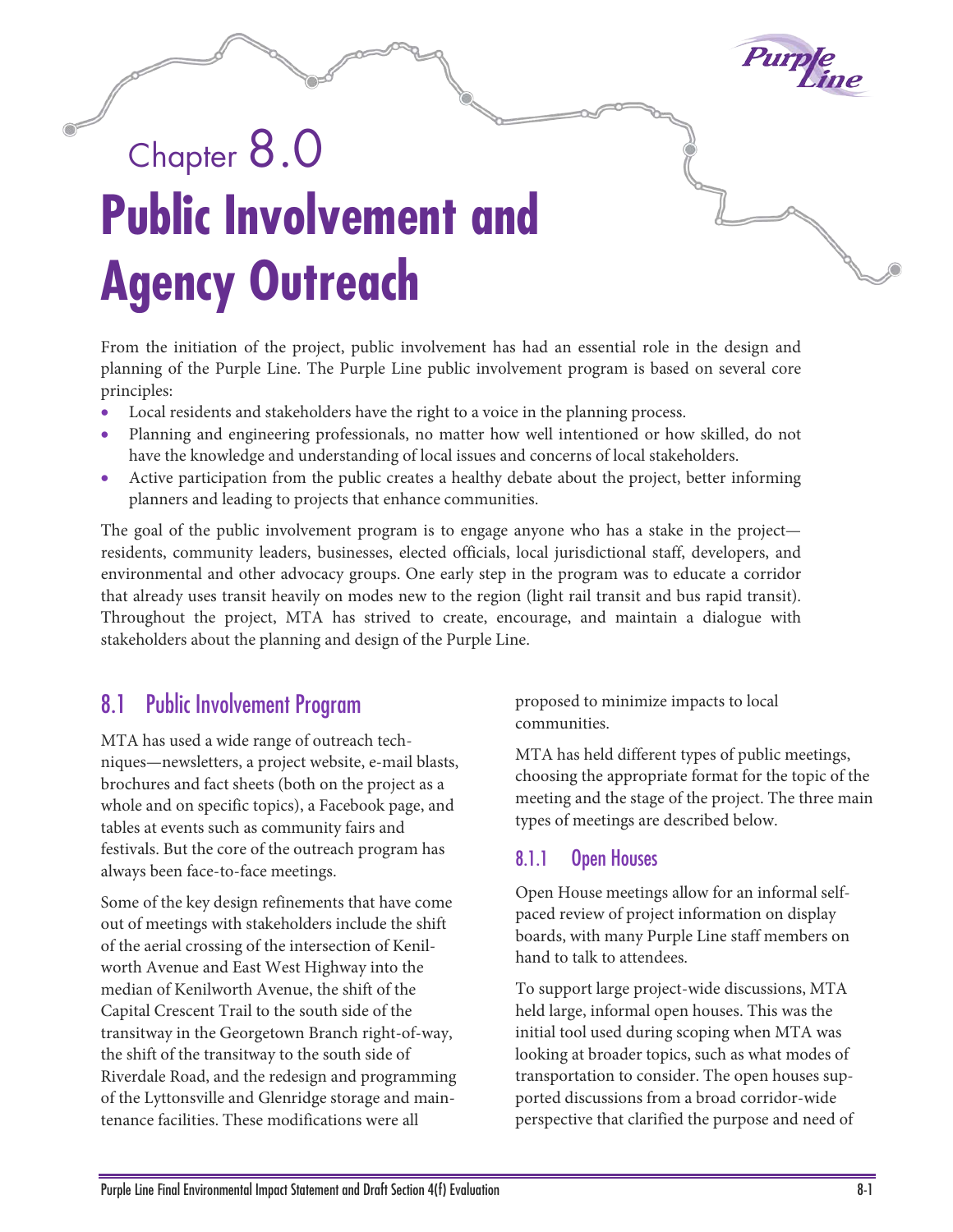the project, allowing for better informed decisions on the scope of the project.

Open houses have been held periodically to present and discuss the project as a whole. Members of the public were invited by corridor-wide mailings and announcements on the website. To maximize attendance, four to five open houses were held in convenient locations in the 16-mile corridor and each meeting covered the whole project. These meetings have been well attended throughout the project, with approximately 350 participants at the first round of meetings, and ranging from 500 to 800 attendees over the five rounds of meetings held since then.

#### 8.1.2 Community Focus Groups

During the development and screening of alternatives, MTA created a forum called Community Focus Groups. The 16-mile corridor was divided into six geographic areas. Community and civic associations in each area were invited to send a representative to the meeting, with the intent that the alignment options through a focused area could be discussed and compared by local stakeholders. It became apparent that two of the groups covered too large an area or included areas that were too dissimilar; they were each split in two.

By asking for a representative from each community organization, MTA was aiming for a group that was small enough to have a discussion around a table, rather than a formal presentation where people might be reluctant to voice opinions or concerns. Multiple rounds of these meetings were held between 2005 and 2009. At the meetings, MTA built relationships with community members, which allowed for valuable dialogues about the project, the proposed plans, and the local communities through which it would run. MTA was not just providing information to the community but also learning from them about their concerns and obtaining their input and feedback. As a result of these Community Focus Groups, MTA changed and fine-tuned plans. At these meetings, various alignments were debated by residents and, in one case, an entirely new option—the Silver Spring/ Thayer tunnel—was proposed. This new option had not been considered by project planners, and it was

subsequently added to the alternatives under consideration. It was beneficial to have residents of different neighborhoods consider the relative impacts and benefits of alignments through their own and each other's neighborhoods. The discussions brought out relevant issues, allowing them to be considered in the design process. The project team learned about topics such as student pedestrian routes, which could only have been learned from local residents. MTA documented all comments and questions at these meetings and posted them on the website, providing answers where appropriate.

## 8.1.3 Neighborhood Work Groups

After the selection of the Locally Preferred Alternative (LPA) by the state of Maryland in August 2009, MTA created a new format for community meetings. Because the focus of discussion was now on refining the Locally Preferred Alternative, MTA wanted meetings that would focus on smaller design areas. To facilitate this, MTA created Neighborhood Work Groups. Groups were created for each of the 21 stations and the following other topics:

- CSX Corridor
- Capital Crescent Trail
- Wayne Avenue
- Bonifant Street Businesses
- University Boulevard
- Kenilworth Avenue
- Ellin Road

Members of the public were invited through newsletters, the website, and sign-up sheets to sign up for the Neighborhood Work Groups. The meetings focused on detailed issues such as individual station design, station access, or streetscaping on a blockby-block basis.

At each of the Neighborhood Work Group meetings questions and comment from the public were recorded. Written responses to the questions were developed and posted on the Purple Line website along with the presentation materials and mapping shown at the meetings.

These three types of meetings, each a different scale, have been the backbone of MTA's outreach program; however, many other forums and tools were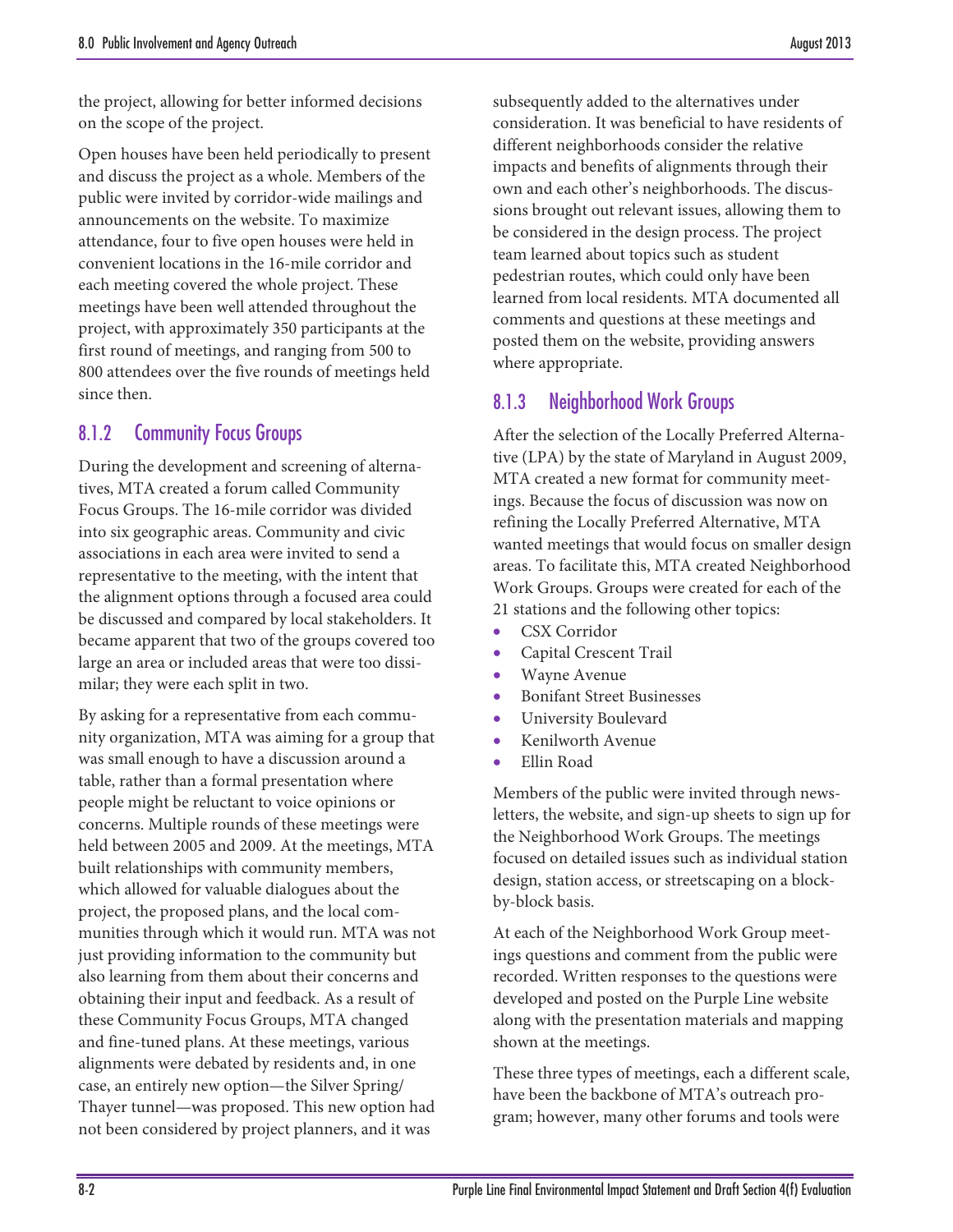used. MTA met over 200 times with individual community or civic associations to provide project briefings or to address specific issues. Some of these meetings were requested by MTA, and others were the result of invitations from the community groups themselves.

In total, Purple Line outreach staff attended over 900 meetings with local residents, business owners, county staff, elected officials, and other stakeholders.

## 8.1.4 Newsletters, Fact Sheets, Brochures, and Electronic Media

Newsletters on the Purple Line are issued periodically to provide project news and updates and to announce upcoming public meetings. The project mailing list includes over 66,000 names. Seventeen newsletters have been distributed to date.

In addition, MTA has developed an assortment of fact sheets and brochures. These have included general project information as well as more specific topics. Titles include:

- *What is Light Rail?*
- *Staying Connected*
- *Your Rights as a Property Owner*
- *The Capital Crescent Trail*
- *Supporting Local Businesses*
- *Traction Power Substations*

Other brochures have provided explanations of field activities such as surveying and geotechnical borings. MTA has developed and distributed these brochures in English and Spanish.

Newsletters, fact sheets, and brochures are posted on the project website [\(www.purplelinemd.com\)](http://www.purplelinemd.com/); paper copies were available at public meetings.

The project website is used to share information and get feedback. The website includes project information, public meeting announcements, electronic versions of the AA/DEIS and related Technical Reports, mapping of the alternatives, information on special reports and studies, and a link to join the project's mailing list or contact project staff members. The presentations and mapping shown at public and community meetings are also posted on the website. Questions and

comments asked at Community Focus Groups and Neighborhood Work Groups are recorded and posted, with responses, as well. Materials are usually posted within two days after a meeting. The project website is updated regularly and is available in English and Spanish.

In July 2012, MTA launched a project Facebook page [\(www.facebook.com/marylandpurpleline\)](http://www.facebook.com/marylandpurpleline) to engage the public on the project, share information about the project area, and provide information on transit projects and initiatives. The Facebook page is used as a forum for discussions, to share project updates and news, and, in the future, will provide information on construction activities.

In January 2013, the Purple Line Project began to use Twitter to connect with the public in real-time. The public involvement staff tweets project updates and pictures from Purple Line events as they happen. Twitter is also used to provide the latest information on transit, transportation, and news from the Purple Line corridor.

Because of the large Hispanic population in the corridor, the newsletter, project brochures, and website are available in Spanish. Separate mailing lists (electronic and postal) are maintained for people who have requested project materials in Spanish.

### 8.1.5 General Community Outreach/Neighborhood **F**vents

In spring 2010, the MTA launched a general community outreach effort. The public involvement staff set up information tables at over 25 community events (such as fairs, festivals, and farmers markets) and at various community centers (such as shopping centers), providing general project information, newsletters, fact sheets, brochures, and sign-up sheets for the mailing list. Where appropriate, Spanish-speaking staff attended these meetings.

## 8.1.6 Targeted Outreach for Specific Issues

The MTA has met with many local communities regarding specific issues. Some of these meetings, or series of meetings, have been initiated by concerned stakeholders; such as when residents, learning about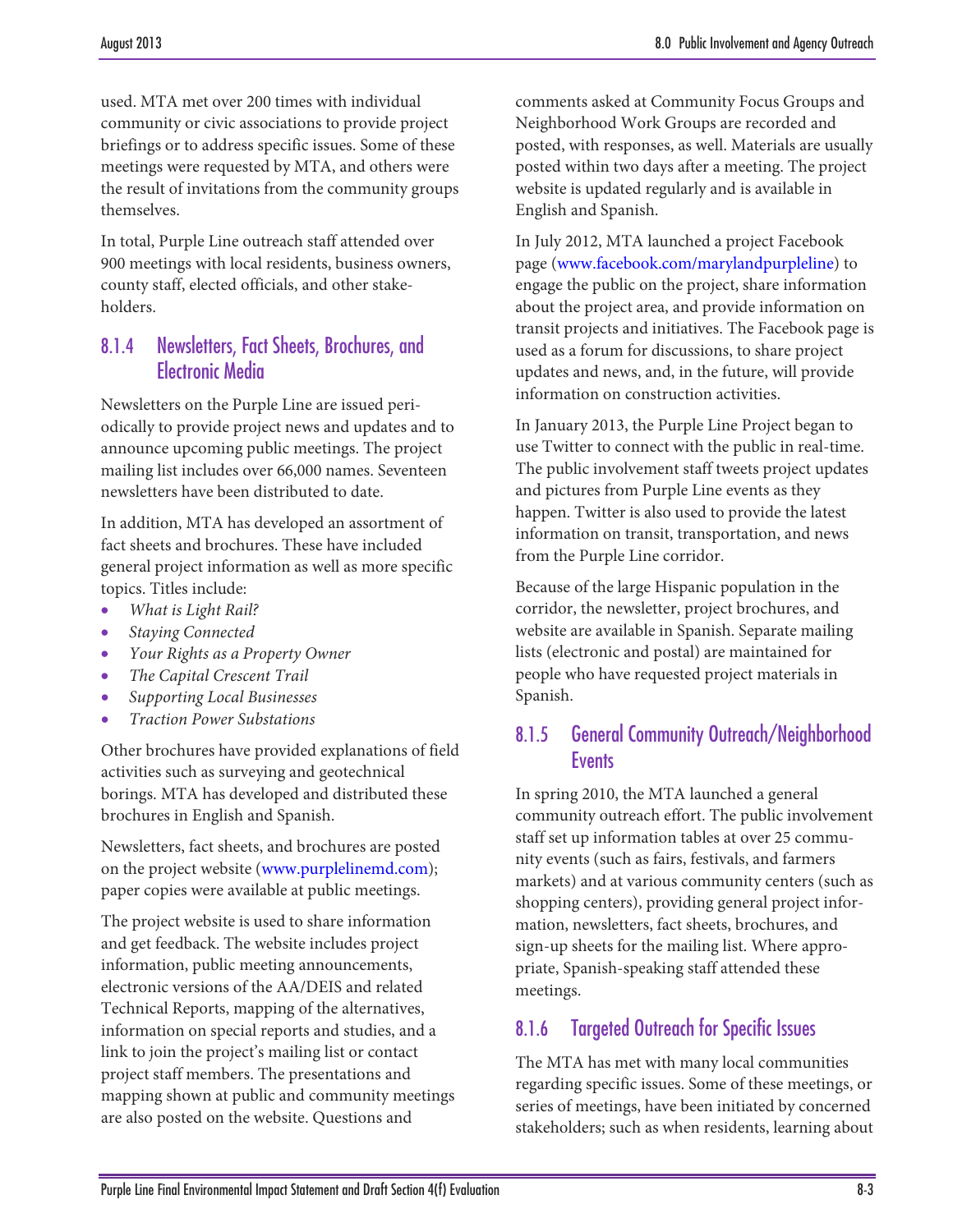proposed project plans through the regular outreach program described above, ask the MTA to meet with them on a particular topic. The MTA has done this with many communities in the corridor. For example, in Woodside when local residents had more questions about the proposed Capital Crescent Trail on the north side of the CSX rightof-way the MTA met several times with them, including a Saturday morning site visit to walk the area.

In other situations the MTA has initiated specific outreach to local residents and businesses to present proposed changes to the alignment. The modifications made to the LPA included in the Environmental Re-evaluation were the subject of additional meetings with the potentially affected community members. These alignment modifications were not incorporated in the Preferred Alternative until the outreach efforts were completed and the MTA was comfortable that the community was generally accepting of them. On Kenilworth Avenue meeting were held with the Town of Riverdale Park, with local business associations, the Central Kenilworth Avenue Revitalization group, and residents and businesses in the area. Along Riverdale Road where the proposed shift of the alignment would result in the displacement of 22 homes the MTA hand delivered invitations to meetings; worked with the civic association, East Pines Citizens Association, and local elected officials to discuss these proposed modification and get input from the affected residents and homeowners. For more information see the *Purple Line Re-evaluation* (2012).

# 8.2 Outreach to Traditionally Underrepresented Stakeholders

The communities in the Purple Line corridor include a wide range of demographics and income levels and a wide range of levels of civic engagement. Some communities have strong active community associations and people comfortable with taking an active role in community and government issues, while others do not. When MTA initiated the Community Focus Group effort, it soon became apparent that while attendance at some meetings was large enough to require skilled

facilitation to ensure opportunities for all to participate, other meetings were very sparsely attended. To encourage more participation, MTA reached out to local elected officials, local planners, churches, community groups, and schools to invite participation and solicit help in identifying community leaders. In some neighborhoods, announcements of meetings were hand-delivered to residents. These activities have been successful in engaging community members so that the project now includes meaningful participation throughout the corridor.

Much of the general outreach effort, such as attendance at community fairs and festivals, has been aimed at engaging those communities where MTA has seen less engagement in, and knowledge of, the project. One community that is traditionally difficult to engage is apartment dwellers. MTA has worked with Impact Silver Spring, a community organization, to increase participation by residents of large apartment complexes. Impact Silver Spring also helped with outreach to other, smaller groups, such as Ethiopian and Vietnamese immigrants, by hosting meetings and providing translation where necessary.

## 8.2.1 Hispanic Community

The Purple Line corridor contains a large Spanishspeaking population, particularly in Langley Park. MTA was concerned that this community would not be engaged in the public participation process, and early outreach efforts validated this concern. MTA has engaged Spanish-speaking outreach staff and has partnered with advocacy groups in the area such as CASA de Maryland, Impact Silver Spring, and the Takoma Langley Crossroads Development Authority to reach this community and others.

The project website, newsletters, and brochures are fully translated into Spanish, and MTA maintains a dedicated telephone line for Spanish-language calls. Bilingual staff members are present at Purple Line community meetings and are available to translate the presentations and discussions.

The Executive Summary of the FEIS has been translated into Spanish and is available on the website and at local libraries.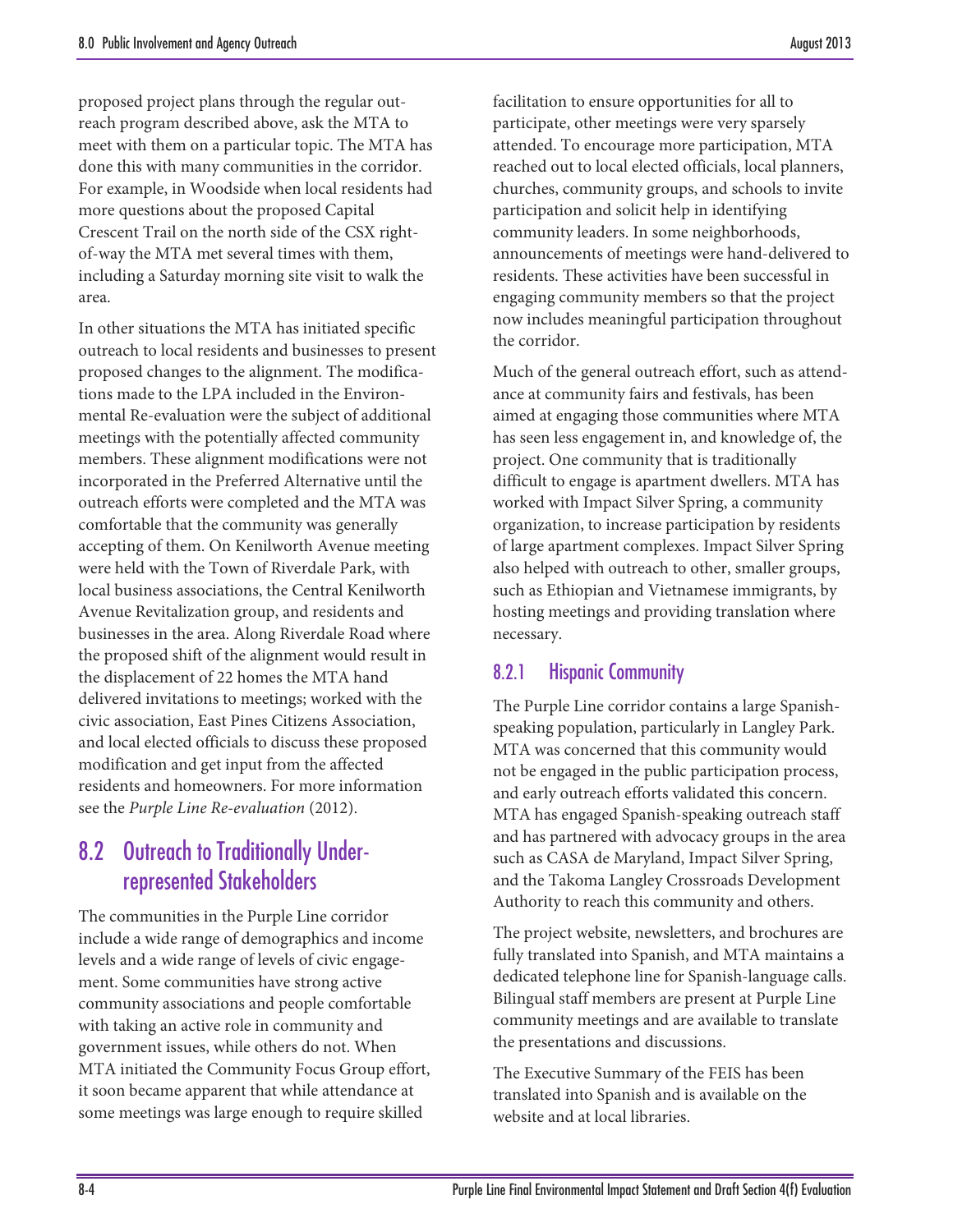## 8.2.2 Small Businesses

In January 2012, MTA initiated a formal business outreach program targeted at the substantial number of small businesses in the corridor. This program is intended to educate owners of businesses located within the Purple Line corridor about the project and to engage them in the project's planning and design process. Many of these businesses are Hispanic-owned, and, for this reason, this effort has been led by the bilingual outreach staff.

Members of the outreach team have a plan to visit every business along the alignment. As of January 2013, over 900 businesses had been visited. After this initial outreach, MTA will hold geographically organized business meetings. The meetings will focus on issues of concern specific to businesses.

The Takoma Langley Crossroads Development Authority also has been a partner with MTA in outreach to the local business community. They have several kiosks in the corridor, and they allowed MTA to use them for posters about the Purple Line.

MTA has researched best practices in supporting small businesses through roadway or transitway construction. The MTA will develop and implement a Business Construction Impact Mitigation Plan based on this research. In speaking to other transit agencies, MTA has heard repeatedly it is most important to establish relationships and trust with the local businesses. Communication will be a critical factor in how well a small business handles the disruption resulting from the Purple Line construction. The business outreach conducted by the MTA is the initial step of coordination and communication that will be the basis of the impact mitigation efforts during construction.

MTA is working with state and county agencies to identify and bring together existing resources that can support and strengthen small businesses.

# 8.3 Local Jurisdiction Coordination

Local jurisdictions have been actively engaged in the Purple Line. The project is equally split between Montgomery and Prince George's Counties and passes through or adjacent to five incorporated

cities or towns—Chevy Chase, Takoma Park, College Park, Riverdale Park, and New Carrollton. MTA has been meeting regularly with the counties, bi-monthly in the early phases of the project, and monthly since the project moved toward and into preliminary engineering. Meetings with the cities and towns are held on an as-needed basis. Representatives of the local jurisdictions attend the project's community meetings.

The engagement of local jurisdictions and agencies has been part of the planning and design process, including the relocation and redesign of the Lyttonsville Yard, the coordination for the Silver Spring Library station (which will be surrounded by the new county library), the inclusion of bicycle and pedestrian amenities, and the sidewalk to be provided through the underpass in Bethesda.

## 8.3.1 Project Team Meetings

As mentioned in Chapter 2.0, MTA created a Purple Line Project Team, composed of local planners, state and county agencies, and elected officials. MTA has been holding regular meetings with the Project Team twice a year throughout the study, and these meetings were used extensively as a forum to evaluate and review proposed alternatives.

The Project Team includes representatives from the following state, local, and regional agencies and governments:

- Federal Transit Administration
- Maryland Department of Transportation
- Maryland Department of Planning
- Maryland-National Capital Park and Planning Commission—Montgomery County
- Maryland-National Capital Park and Planning Commission—Prince George's County
- Maryland State Highway Administration
- Metropolitan Washington Council of Governments
- Montgomery County Council
- Montgomery County Department of Transportation
- Prince George's County Council
- Prince George's County Department of Public Works and Transportation
- Washington Metropolitan Area Transit Authority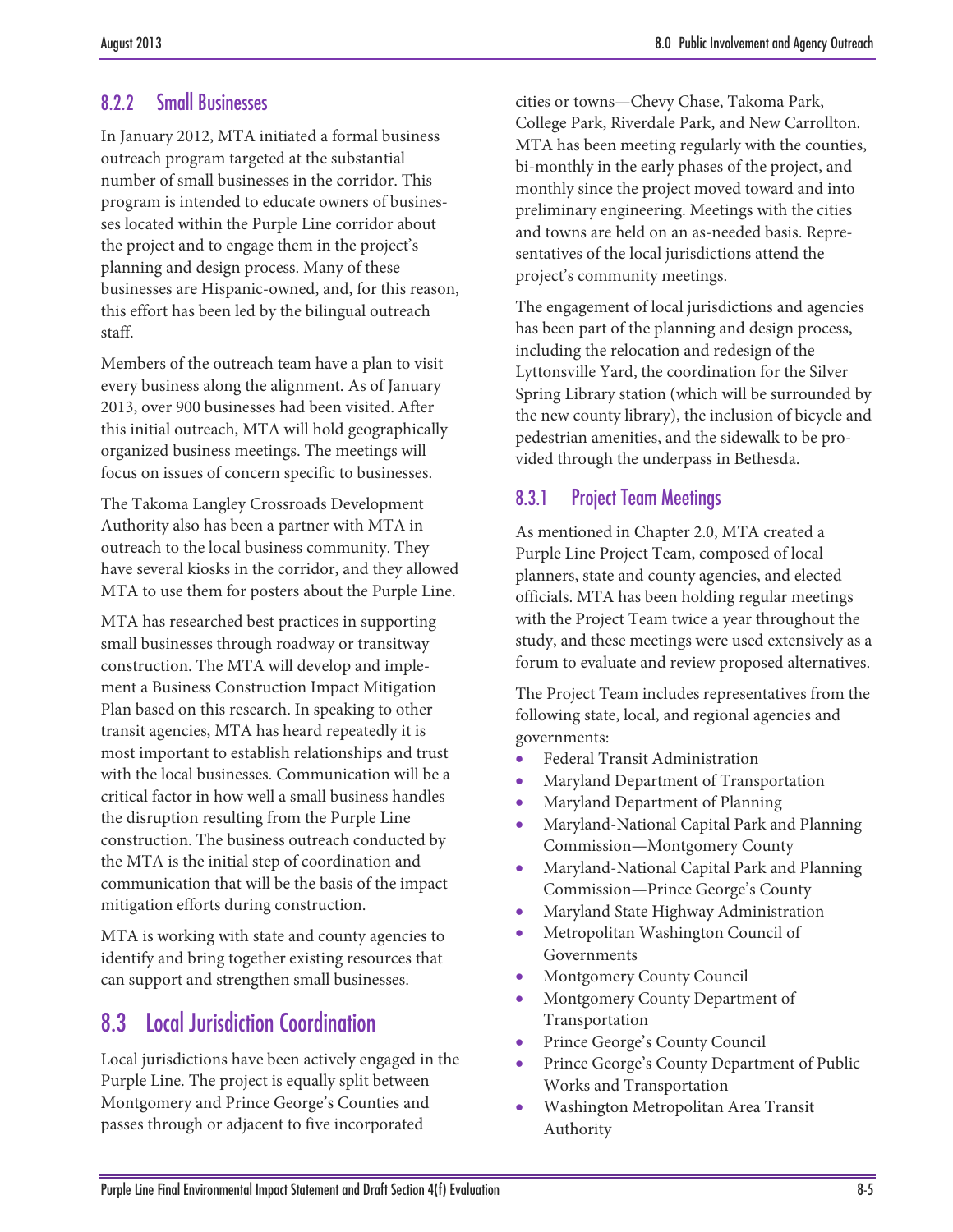• Municipalities of Takoma Park, College Park, Riverdale Park, and New Carrollton

Topics of discussion at the Project Team meetings have included updates and discussions on public involvement, alignment alternatives, station locations, work plan, FTA requirements, project schedule and status, traffic studies, project newsletters, project website, travel forecasting, cost effectiveness, funding issues, and the project development process. The Project Team meetings have been helpful in or obtaining input on alternatives, options, and refinements to the project.

## 8.4 Agency Coordination

Coordination and outreach to the federal, state, and local agencies has been ongoing since the scoping meetings held in September 2003 at the beginning of the Purple Line study. Early (pre-DEIS) coordination activities are described in the AA/DEIS. Since the AA/DEIS public hearings, continued involvement and coordination with various federal, state, and local environmental and regulatory agencies has been part of the FEIS development phase of the project.

MTA continues to work with the resource agencies, attending Interagency Review Meetings to identify and evaluate resources as well as provide agency feedback to the project engineering staff in the development of the Preferred Alternative. Interagency Review meetings are an opportunity for various federal and state agency representatives to hear and share input on MDOT projects. Agencies which regularly attend include FTA, Federal Highway Administration, Maryland Historical Trust, U.S. Army Corps of Engineers, Environmental Protection Agency, Fish and Wildlife Service, National Park Service, Maryland Department of Natural Resources, Maryland Department of the Environment, and the Maryland Office of Planning.

In addition to the Interagency Review Meetings, MTA has conducted coordination with the following federal, state, and local agencies and entities regarding the Purple Line project:

- National Park Service
- National Capital Planning Commission
- Montgomery County Department of Transportation
- Prince George's County Department of Public Works and Transportation
- Washington Metropolitan Area Transit Authority
- Maryland Department of Transportation
- Maryland Historical Trust
- Maryland Department of Natural Resources
- Maryland Department of the Environment
- State Highway Administration
- University of Maryland
- Montgomery County
- Prince George's County
- Maryland-National Capital Park and Planning Commission—Montgomery County
- Maryland-National Capital Park and Planning Commission—Prince George's County
- Washington Suburban Sanitary Commission

Several important alignment decisions have been made as a result of the agency coordination process, including the following:

- The proposed roadway lane configuration and the decision to locate the transitway in the median of Kenilworth Avenue was the direct result of MTA working with several local agencies to develop the best possible outcome. Working with the Maryland State Highway Administration and Prince George's County, project staff assessed the future traffic conditions and required real estate acquisition needs of what was included in the LPA and developed the current alignment that avoids several private property displacements and preserves access to several local businesses with a reduced overall footprint.
- The cooperation of Montgomery County Department of Transportation, Montgomery County Council, the Maryland-National Capital Park and Planning Commission—Montgomery County, and the Washington Suburban Sanitary Commission, the support of a U.S. congressman, and the active participation of the local community, were all important elements in the successful modification of the plans for the Lyttonsville storage yard.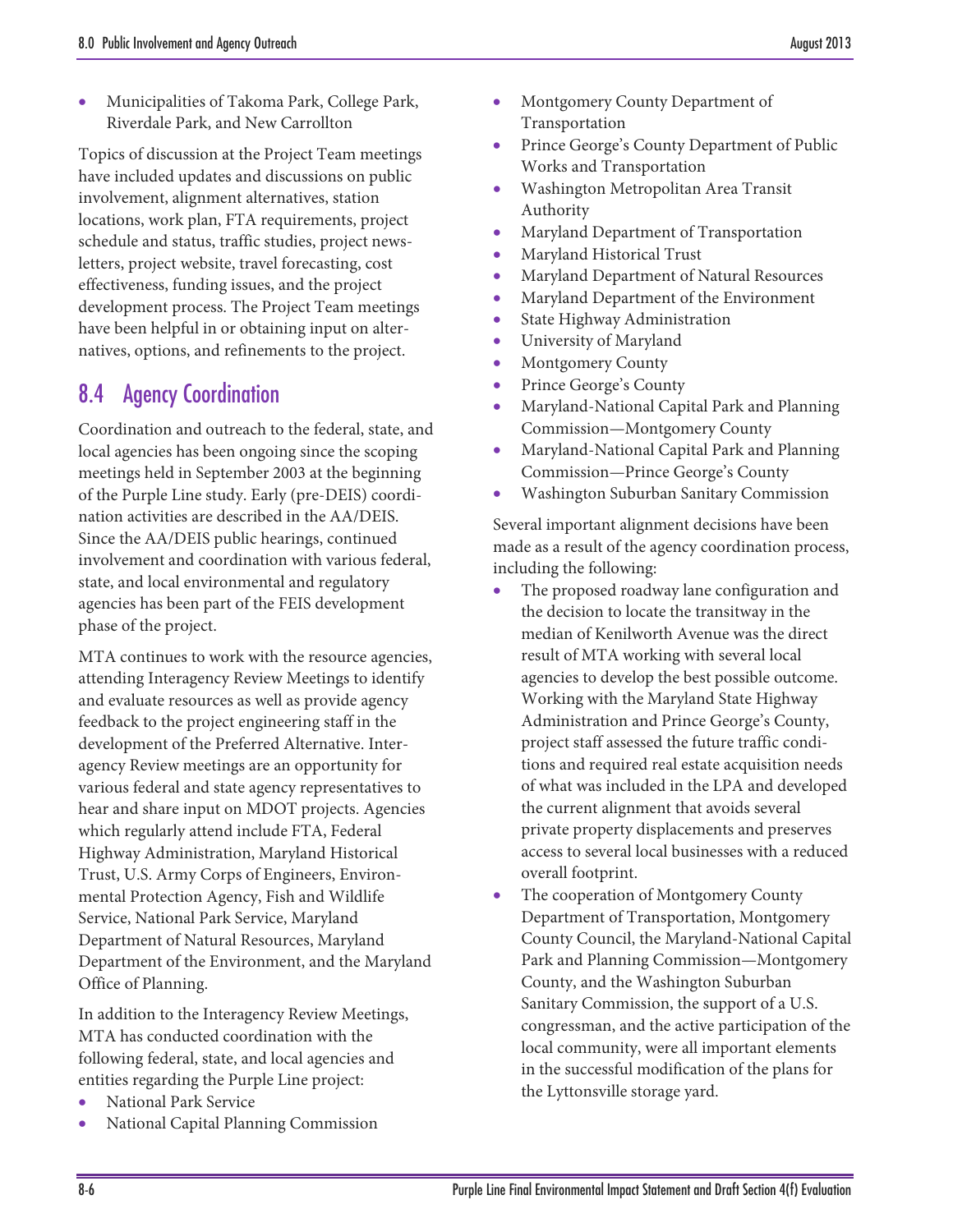# 8.5 Public Hearings and Comment Period on the AA/DEIS

After the release of the AA/DEIS on October 17, 2008, the general public, and resource and regulatory agencies, were offered the opportunity to review and comment on the AA/DEIS during the FTA public review process, pursuant to the National Environmental Policy Act. This process included four public hearings held in the project area and a 90-day public and governmental comment period from October 17, 2008 through January 14, 2009.

Over 750 people attended the Purple Line public hearings in November 2008. Four different hearings were held throughout the Purple Line corridor, and at each one an Open House allowed attendees to review project information and talk to Purple Line Project Team members. Over 3,300 comments were received on the AA/DEIS in the form of written and oral testimony at the public hearings, as well as letters, faxes, and emails. Twelve separate petitions were submitted with thousands of names. Comments were provided by elected officials, community organizations, government and regulatory agencies, residents, special interest groups, and non-profit organizations. The most frequent topics of public comment are summarized in [Table 8-1.](#page-6-0) Appendix A—AA/DEIS Comments and Responses provides a more detailed discussion of the comments, and includes the responses to the comments.

Comments in support of the Purple Line included a wide range of topics, most commonly the environmental benefits and improved accessibility in the region that would be provided by the Purple Line. Many comments simply stated support for the project. Comments supporting any particular aspect of the proposed project were included in this category. There were also some comments opposed to the Jones Bridge Road alignment. Many comments noted that the Georgetown Branch rightof-way was purchased for use as a transit right-ofway.

Comments opposing the use of the Georgetown Branch right-of-way for the project made up the second largest category. The loss of trees and the addition of a transitway adjacent to the trail (and behind residences) were the most common reasons cited. There were concerns about safety of trail users, noise and visual impacts. Many comments stated the importance of the right-of-way as an environmental and recreational resource for this part of Montgomery County.

General opposition to the project was most often based on concerns about cost, a lack of need for the project, and adverse environmental impacts. Other comments stated that the project would bring additional development in the corridor.

#### <span id="page-6-0"></span>Table 8-1. Summary of AA/DEIS Public Comments

| <b>Topic</b>                                                               | <b>Number of Comments</b><br><b>Received</b>                           |
|----------------------------------------------------------------------------|------------------------------------------------------------------------|
| Support for the Purple Line                                                | 4,950 (1,570 individual<br>comments and petitions<br>with 3,380 names) |
| Opposition to the use of the Georgetown<br>Branch right-of-way for transit | 1,170                                                                  |
| Opposition to the Purple Line                                              | 190                                                                    |
| <b>Support for Other Alternatives</b>                                      | 220                                                                    |
| Support for Jones Bridge Road alignment                                    | 200                                                                    |
| Concerns about environmental impacts                                       | 150                                                                    |
| Opposition to a surface alignment along<br><b>Wayne Avenue</b>             | 120                                                                    |
| Support for BRT                                                            | 100                                                                    |
|                                                                            |                                                                        |

Note: The numbers presented here have been rounded. In addition, many comments addressed more than one topic.

While some comments noted general support for the Jones Bridge Road alignment, other comments focused specifically on the potential for the Jones Bridge Road alignment to better serve the Medical Center area, which is located near the western terminus of the Jones Bridge Road alignment.

In comments opposing a surface alignment on Wayne Avenue in Silver Spring the concerns cited were loss of parking, adverse traffic impacts, property impacts, safety and slow transit operations. This topic includes comments supporting a tunnel and opposing a station at Dale Drive. Opposition to the station at Dale Drive was most often because of concerns that the station area would be rezoned for denser development.